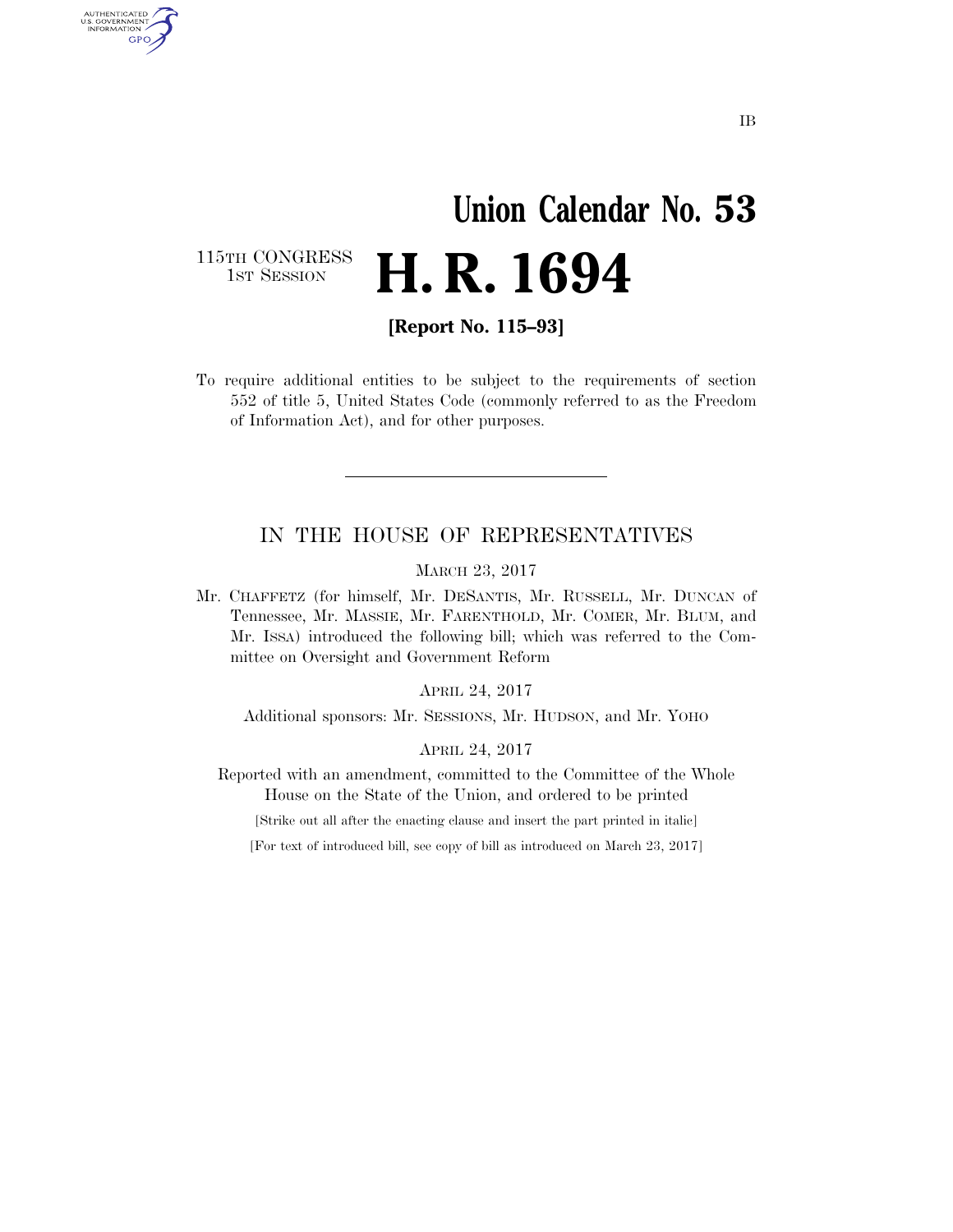## **A BILL**

2

To require additional entities to be subject to the requirements of section 552 of title 5, United States Code (commonly referred to as the Freedom of Information Act), and for other purposes.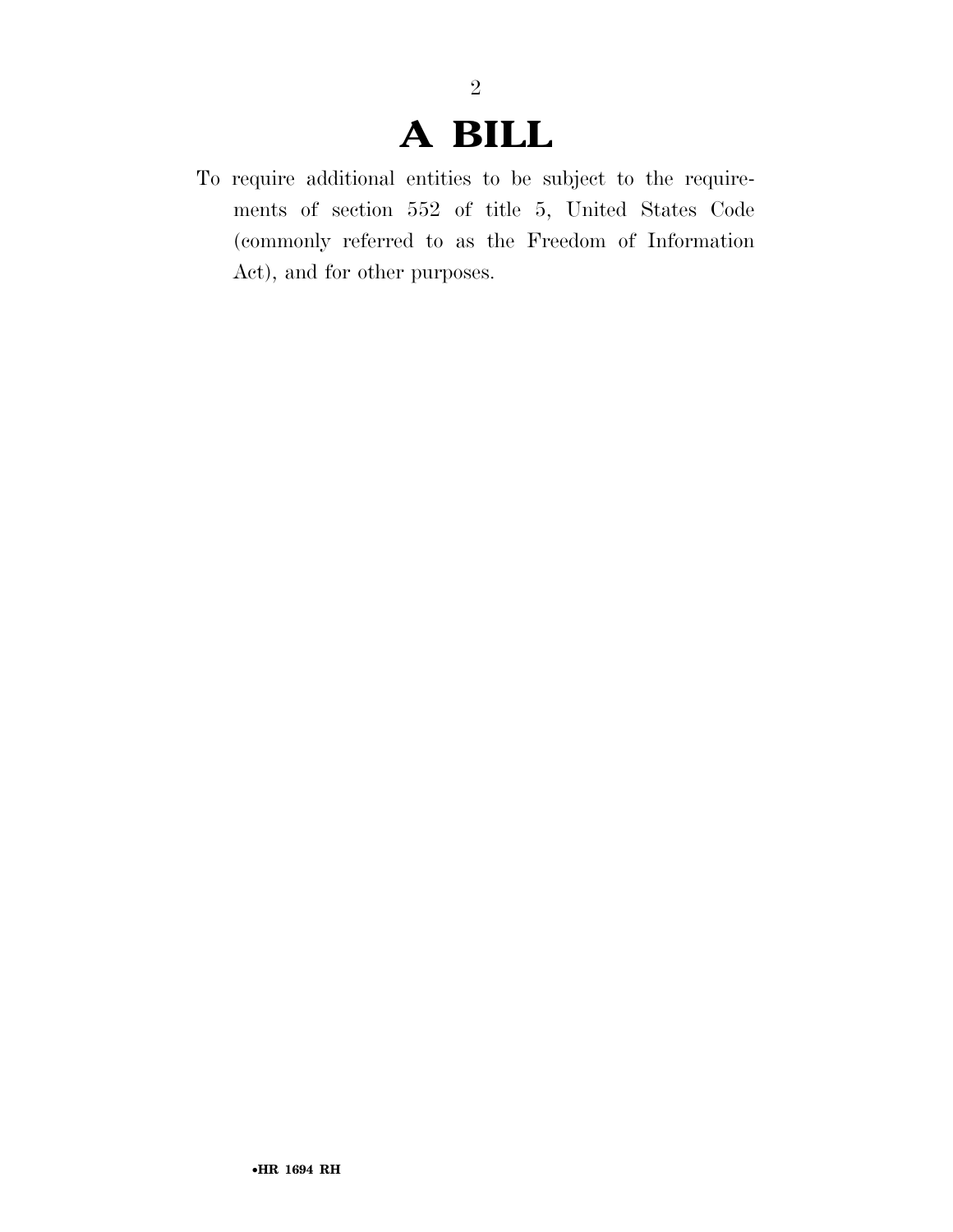*Be it enacted by the Senate and House of Representa-tives of the United States of America in Congress assembled,* 

### *SEC. 1. SHORT TITLE.*

 *This Act may be cited as the ''Fannie and Freddie Open Records Act of 2017''.* 

#### *SEC. 2. APPLICABILITY OF FOIA.*

 *(a) APPLICABILITY TO GOVERNMENT SPONSORED EN- TITIES IN CONSERVATORSHIP.—Section 552 of title 5, United States Code (commonly referred to as the Freedom of Information Act), is amended by adding at the end the following new subsection:* 

 *''(n) The Federal National Mortgage Association or the Federal Home Loan Mortgage Corporation shall comply with agency requirements under this section during any pe- riod such enterprise is under conservatorship or receiver- ship pursuant to section 1367 of the Federal Housing En- terprises Financial Safety and Soundness Act of 1992 (12 U.S.C. 4617).''.* 

 *(b) EFFECTIVE DATE; APPLICABILITY.—The amend- ment made by subsection (a) shall be effective on the date of the enactment of this Act and shall apply with respect to any request filed under section 552(a)(3) of title 5, United States Code, on or after such effective date, relating to any record created before, on, or after the date of the enactment of this Act.*